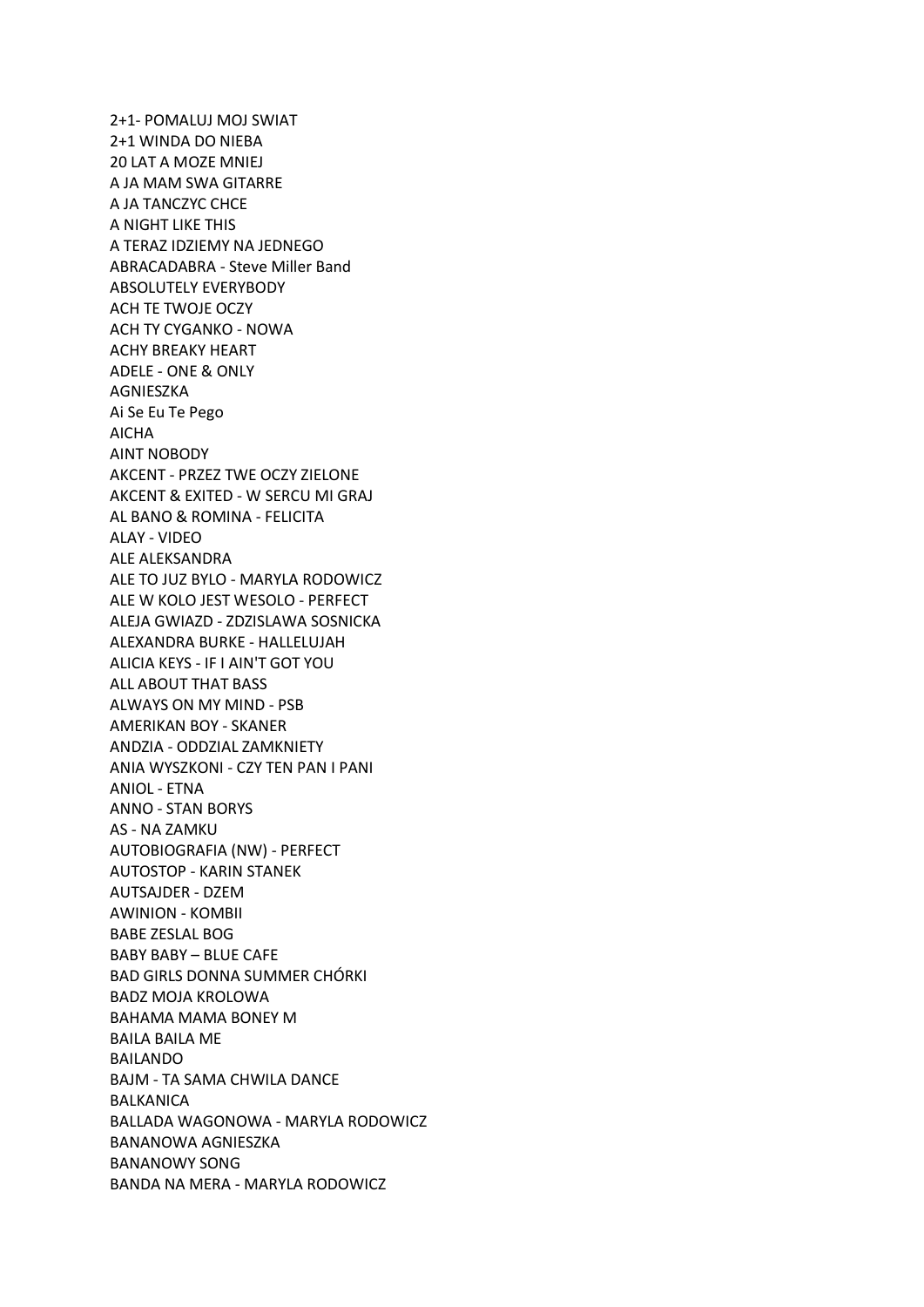BANIA U CYGANA - ZERO BARA BARA - MILANO BARA BARA BERE BERE BARBARA S - VEEGAS BARCELONA BASKA - GAWLINSKI BASTA - KOCHAM TEN STAN BE MY LOVER BEATA - LASKOWSKI BEATELMANIA STORY BEAUTIFUL LIFE BECKY G - MAYORES BEDZIE PIEKLO - VIDEO BESAME MUCHO BEZ CIEBIE UMIERAM - MAANAM BEZ LEZ - FARNA BEZ MILOSCI - ANGELIKA BIALA SUKNIA BIALE LABEDZIE - DING DONG BIALY MIS BIBA - BOYS BIELYJE ROZY - DANCE BIERZ CO CHCESZ BIESIADA - HEJ SOKOLY BIESIADA - JARZEBINO CZERWONA BIESIADA - OJ MAMO MAMO BIORE URLOP OD CIEBIE BLACK & WHITE - KOMBI BLACK OR WHITE BLACK VELVET BLISKA MOIM MYSLOM BLONDYNECZKA - BAYER FULL BLUE SUEDE SHOES BO POCALUNEK BOLTER - DAJ MI TE NOC BOMBONIERKA BONEY M - HOOREY HOOREY BONNIE TYLER - ITS A HEARTACHE BONY M MIX BRAC - DONATA CLEO BRACIA - ZA SZKLEM BRAZOWE OCZY - MILANO BROTHER LOUIE BRZYDCY - LOBASZEWSKA GRAZYNA BUJAJ SIE - AFTER PARTY BUM - KANIKULY BY COŚ ZOSTAŁO Z TYCH DNI BY MY LOVER BYC KOBIETA BYLAS DLA MNIE WSZYSTKIM CALA SALA SPIEWA Z NAMI CALUJ MNIE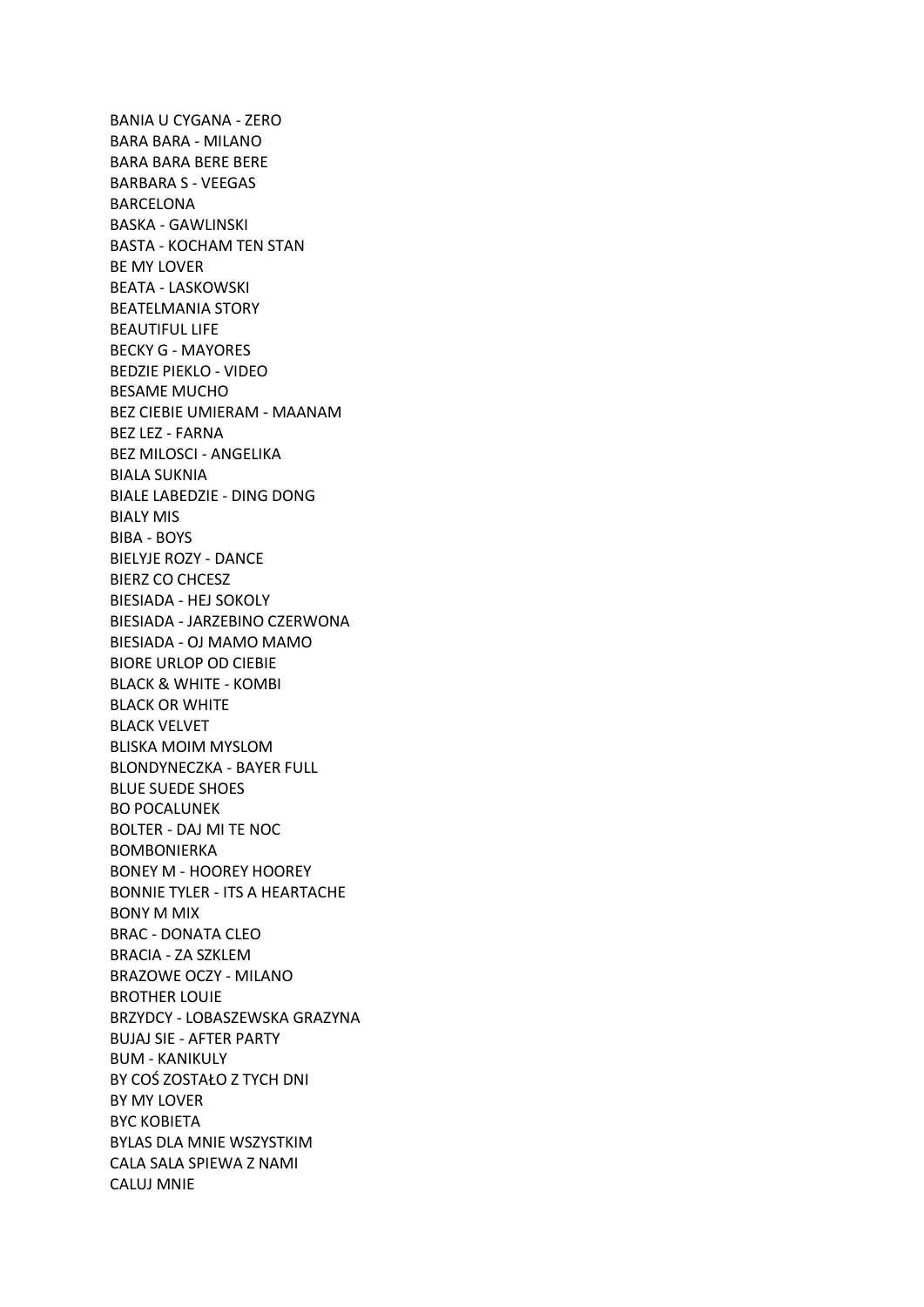CAMASTRA - JESTES IDEALEM CAMASUTRA - MILOSC JEST PIEKNA CAMASUTRA - PORWIJ MNIE CAMON SAVA CANT STOP THE FEELING CANT TAKE MY EYES OFF OF YOU CARELESS WHISPER **CELEBRATION** CELINE DION - POWER OF LOVE CHAŁUPY WELCOME TO - WODECKI CHCE CIE MIEC NA CHWILE CHCE NA WIES CHCE TU ZOSTAC CHCEMY BYC SOBA - PERFECT CHCIAŁABYM SPAĆ Z TOBĄ CHER - STRONG ENOUGH CHERI CHERI LADY CHERI LADY QUICKSTEP CHLOPCY RADAROWCY CHLOPIEC Z GITARA - KARIN STANEK CHOC PLAKALAS - SKALAR CIALO DO CIALA - TOPLES CIAO SICILIANO CICHA WODA BRZEGI RWIE - BIESIADA CLEO - ŁOWCY GWIAZD CLIVER - NA OPOLSKIM RYNKU CMA - DYSTANS CO MA BYC TO BEDZIE CO MI PANIE DASZ -2 CO MNIE W TOBIE ZACHWYCILO - JAROCKA CO TY KRÓLU ZŁOTY CO TY MASZ W SOBIE ZA COS CO ZA NOC COME COME BACK AND STAY COMMENT CA VA CONGA COOL ME DOWN CORAZON ESPINADO COUNTING STARS CRY JUST A LITLE BIT - SHAKIN STEVENS Cuba CUDOWNYCH RODZICOW COVER CYGAN MOJ – KOLOR CYGANECZKA JANECZKA - BAYER FULL CYGANECZKA ZOSIA CYGANSKA DOLA - CHROLA CYGANSKA JESIEN CYGANSKA JESIEN - A JANTAR **CYKADY** CZADOMAN - RUDA TANCZY JAK SZALONA CZARNE DIAMENTY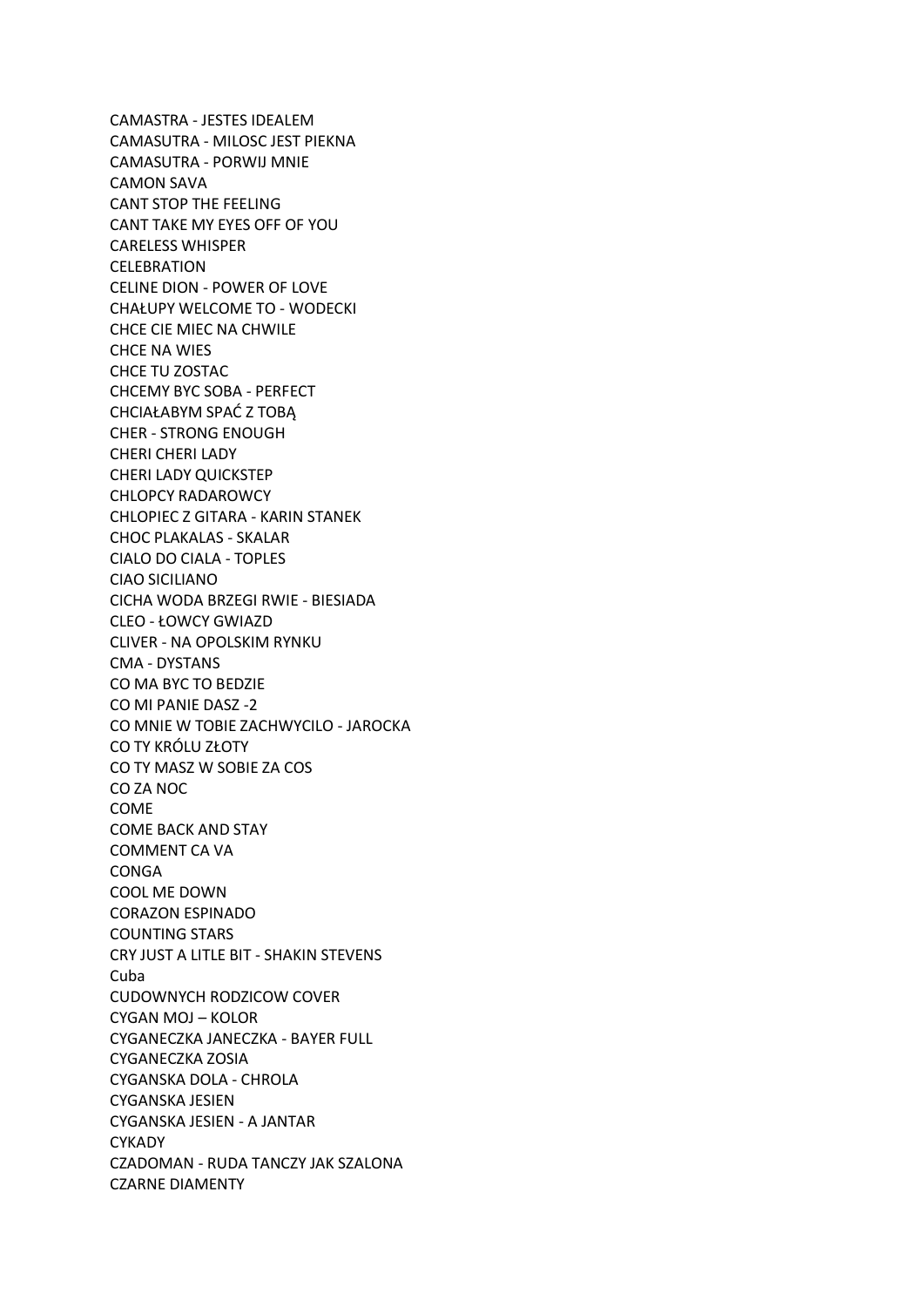CZARNE KONIE- ADAM CZARNE OCZY - ADAM CZARNY ALIBABA - CHROLA CZAROWNICA - SKALAR CZAS NAS UCZY POGODY CZEKAM MALA NA TWA MILOSC - AKCENT CZEKAM NA MILOSC - IMPERIUM CZERWONA JARZEBINA CZERWONE I BURE - BIESIADA CZERWONE JAGODY CZERWONE KORALE CZERWONE WINO CZERWONY JAK CEGLA - DZEM CZY WARTO BYLO KOCHAC - TOPLES DACH DAJ DAJ DAJ - EXITED DAJ MI SLONCE - VIPER DAJ MI TE NOC DAJCIE MI GITARE - AKCENT DALEKA DROGA DALEKO JESTES - SKALAR DAMA BYC - M. RODOWICZ DANCE ME TO THE BEZ CHORKOW Danza Kuduro DARNIERE DANSE DEAR FUTURE HUSBAND DEFIS - BEDZIEMY PIC DEFIS - NIESPOTYKANY KOLOR DEFIS - RÓŻE DELILAH - TOM JONES DENDIX DESPACITO DIABEL NIE ODGADNIE - AKCENT DIANA DJ DISCO - SZALONA RUDA DLA CIEBIE – MEJK DLA CIEBIE TA NOC DLA MNIE LUTY DLA CIEBIE MAJ DLA RODZICOW - CLIVER DLACZEGO - BOYS DO KOLYSKI DO NIEBA BRAM DO NIEBA DO PIEKLA DO ZAKOCHANIA JEDEN KROK DODA - DZAGA DOMEK BEZ ADRESU - NIEMEN DONNA SUMMER - HOT STUFF DONT BY SO SHY DONT CRY DOTKNIJ MNIE - BENYA DOTKNIJ MNIE - MEJK DRESZCZE - ANIA DABROWSKA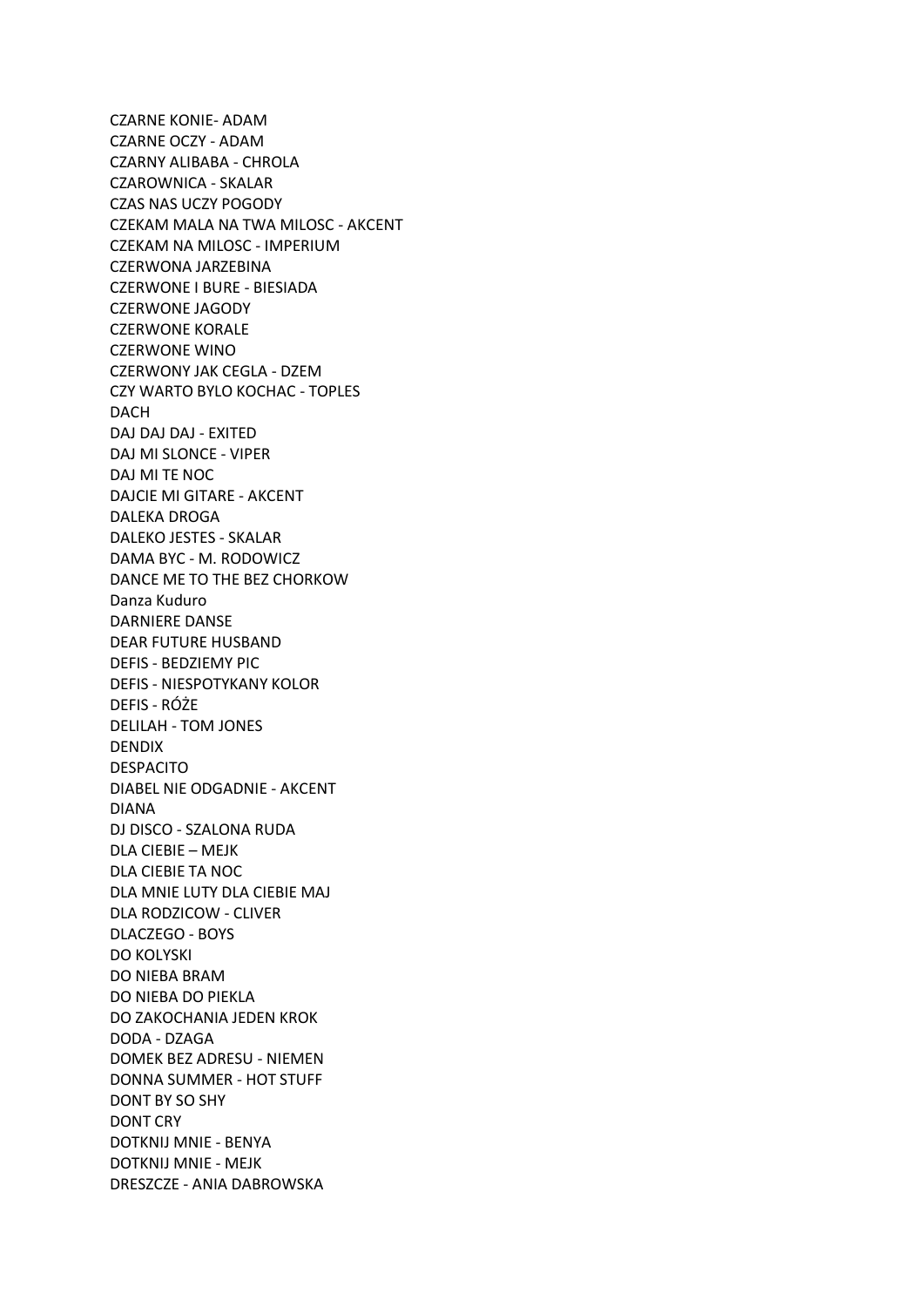DYSKOTEKOWY BAL DYSTANS - CO ZA NOC DJ DYSTANS - SLUBNE PREZENTY DZAGA DZAGA - VIRGIN DZIEKI CI LATO DZIEKUJE RODZICOM - JACK DZIEN DOBRY KOCHAM CIE DZIEWCZYNA ZE SNU - AKCENT DZIEWCZYNO MOJA - FANTASTIC BOYS DZIEWCZYNO Z KLUBU DISCO - AKCENT DZIEWCZYNY DZISIAJ Z BYLE KIM NIE TANCZA - LADY PANK DZIEWCZYNY KTORE MAM NA MYSLI - Julio Iglesias DZIS PRAWDZIWYCH CYGANOW JUZ NIE MA DZIUNIA - PEWEX DZWIEKI STRUN - CHROLA E. GEPPERT - SZUKAJ MNIE ECH MALA ECH ZYCIE ZYCIE - KOLOR ELECTRIC AVENUE ELENI - TYLKO W TWOICH DLONIACH ELLA FITZGERALD - CHEEK TO CHEEK ENEJ - SKRZYDLATE RECE ETNA - JAK SIE MASZ KOCHANIE EVERY TIME WE TOUCH EVERYTHING - MICHAEL BUBLE EWA BEM - MOJE SERCE TO JEST MUZYK EWA ODESZŁA - MEGA DANCE EXITED - DAJ DAJ EXITED - DZIŚ CI TO POWIEM EXITED - NIE UNIKAJ MEGO WZROKU EXITED - TYLKO CIEBIE CHCE EXPLOZJA - IMPULS EYE OF THE TIGER FANASTYCZNY LOT - VIDEO FATORT - BAYER FULL FILMOWA MILOSC - DOMINO FLAMES OF LOVE - FANCY FLASHDANCE - WHAT A FEELING FOOTLOOSE G. GAYNOR - I WILL SURVIVE G. LIMA - BALADA GARRY MOORE - STILL GOT THE BLUES GDY NIE MA DZIECI - WYJECHALI NA WAKACJE GDYBYM MIAL GITARE - WALCZYK GDYBYM MOGL POLECIEC - LIDER GDZIE CI MEZCZYZNI - DANUTA RINN GDZIE JESTES DZIS - KOMBII GDZIE JESTEŚ GDZIE - AKCENT GDZIE SA DZISIAJ TAMCI LUDZIE GET IT OUT Get Lucky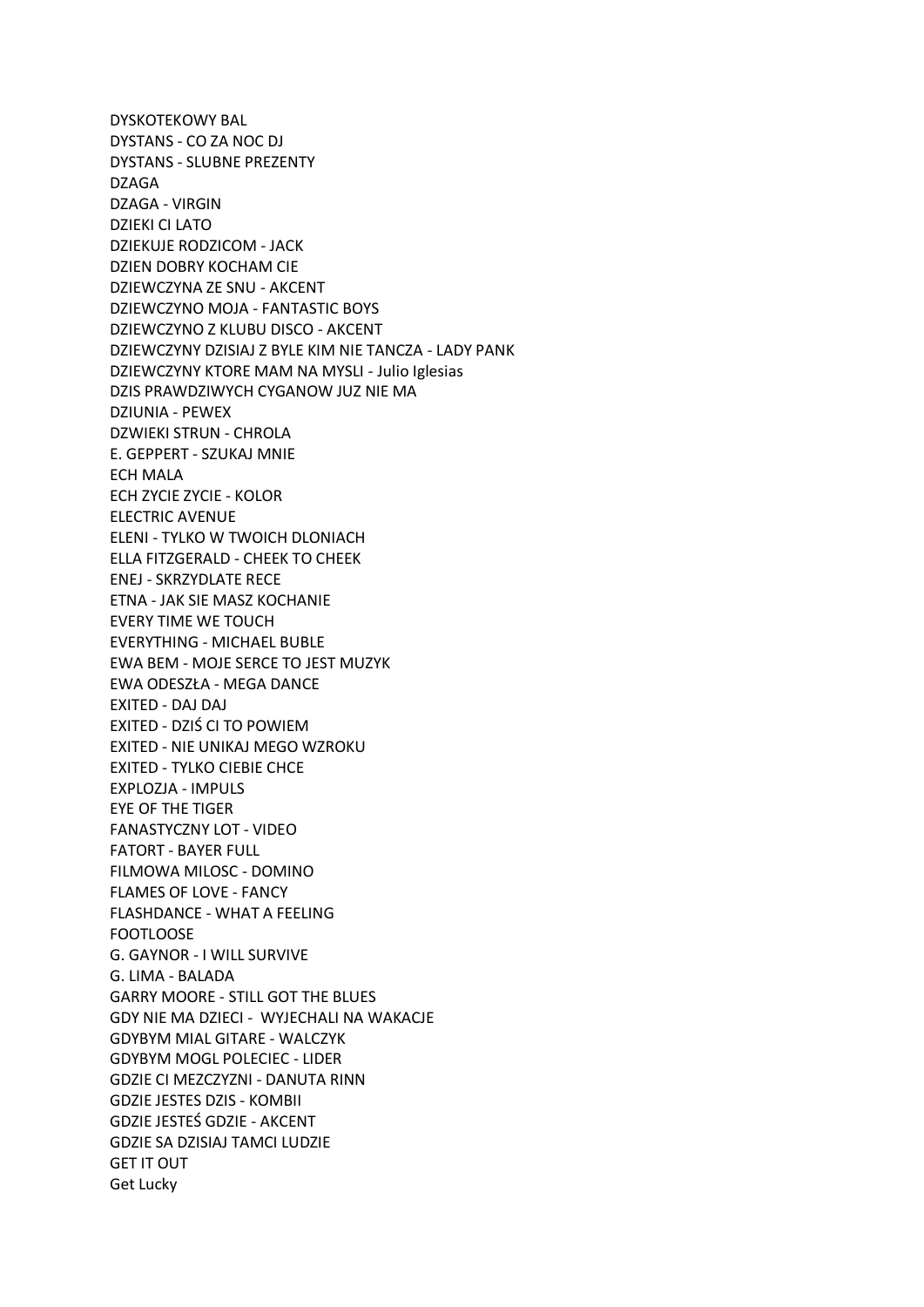GRAJ CYGANIE - ADAM GRAJ CYGANIE GRAJ GRANDA GRAŻYNA ŁOBASZEWSKA - CZAS NAS UCZY POGODY GROOVEEJET IF THIS AINT LOVE GWIAZDA - AKCENT H. FRACKOWIAK - PAPIEROWY KSIEZYC H. FRACKOWIAK - TIN PAN ALLEY H. VONDRACKOVA - DLUGA NOC H. VONDRACKOVA - MALOWANY DZBANKU HAFANANA - AFRIC SIMONE HALLELUJAH HALLELUJAH - RUFUS HANDS UP HAPPY HAPPY END - CALIFORNIA HEJ BYSTRA WODA - CONTRA HEJ CYGANIE - FORMAT HEJ CZY TY WIESZ - CLASSIC HEJ HELLO - DROSSEL HEJ KAWALEROWIE - BACIARY HEJ ROCK'N'ROLL - KOMBI HEJ SOKOLY HERO HI FI HI HAY HELLO HISTORIA JEDNEJ ZNAJOMOSCI - CZERWONE GITARY HIT THE ROAD JACK HOT STUFF - DONNA SUMMER HOUSE OF THE RISING SUN - THE ANIMALS HUNGRY EYES I CAN BOOGIE I FEEL GOOD I FOLLOW RIVERS I HAVE NOTHING I JUST CALLED TO SAY I LOVE YOU I LIKE CHOPIN - GAZEBO I LOVE ROCK and ROLL Joan Jett I NIE MÓW NIC - STACHURSKY I SHOULD BE SO LUCKY I WANNA DANCE WITH SOMEBODY I WILL ALWAYS LOVE YOU IDE NA PLAZE IDEALNY MAZ ILE JABLEK NA JABLONI - BAYER FULL ILE RAZY MOZNA KOCHAC - AFTER PARTY I'M OUTTA LOVE I'M SO EXCITED IMANY - DON'T BE SO SHY IN GRID - MAMA MIA INNA DZIEWCZYNA - BOYS IRENA JAROCKA - BEATELMANIA STORY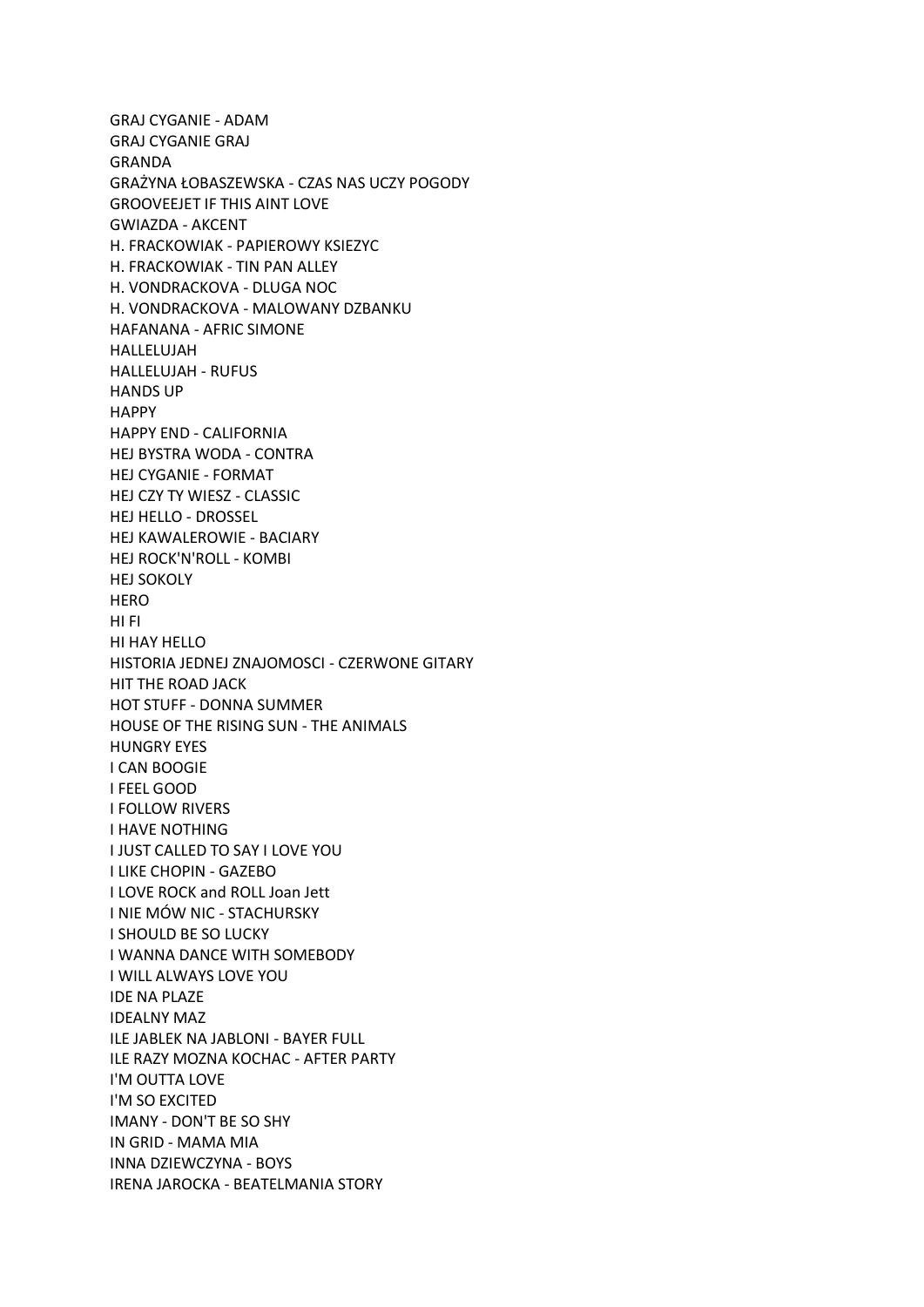IRENA SANTOR - PIOSENKA O SASIEDZIE ISC W STRONE SLONCA IT'S A HEARTACHE IWONA - AKCENT IWONA NIEDZIELSKA - TANCZMY BAWMY SIE JA CHCE MIEC ZONE - JORRGUS JA PLACZE - URSZULA JA SIE BOJE SAMA SPAC JADA WOZY KOLOROWE JAILHOUSE ROCK JAK KOCHAC TO TYLKO CIE JAK MINAL DZIEN - KRAWCZYK JAK NA IMIE TA DZIEWCZYNA MA - TOPLES JAK NIE MY TO KTO JAK POGODNY DZIEŃ - IMPERIUM JAK SIE MASZ KOCHANIE JAKI TU SPOKOJ JANEK JANOSIK - SOUNDTRACK JARZEBINA CZERWONA - BRATHANKI JASNOWLOSA - MILANO JEDEN KROTKI DZIEN - WODECKI JEDEN MOMENT - PECTUS JEDNA Z GWIAZD - KALAGA JEDNO SŁOWO JEDWAB - STACHURSKY JEDZIE POCIAG - RYNKOWSKI JEJ CZARNE OCZY - IVAN&DELFIN JEJ OCZY NIEBIESKIE - ZAWISZA JENIFER LOPEZ - LETS GET LOUD JESIKA - TYSIAC UCZUC JESLI KOCHASZ - AKCENT JEST JUZ CIEMNO - FEEL JESTEM SOBIE KRAKOWIANKA JESTES CZESCIA MNIE - FOR TEENS JESTES LEKIEM NA CALE ZLO JESTES MOIM NIEBEM JESTES MYM MARZENIEM - MILANO JESTES NAJPIEKNIEJSZA JESTES SZALONA - BOYS JESTES ZAJEBISTA JESZCZE DZIEN NAJWYZEJ DWA - CZERWONE GITARY JEZIORECZKO - BOYS JOANNA ZAGDAŃSKA - RĘKAWICZKI JOE LE TAXI JOHN LEGEND - ALL OF ME JOLKA NIE BADZ GLUPIA JORRGUS - NA ZABAWIE JUZ MNIE NIE JARASZ JUZ NIE MA DZIKICH PLAZ - IRENA SANTOR KACZUSZKI KALIFORNIA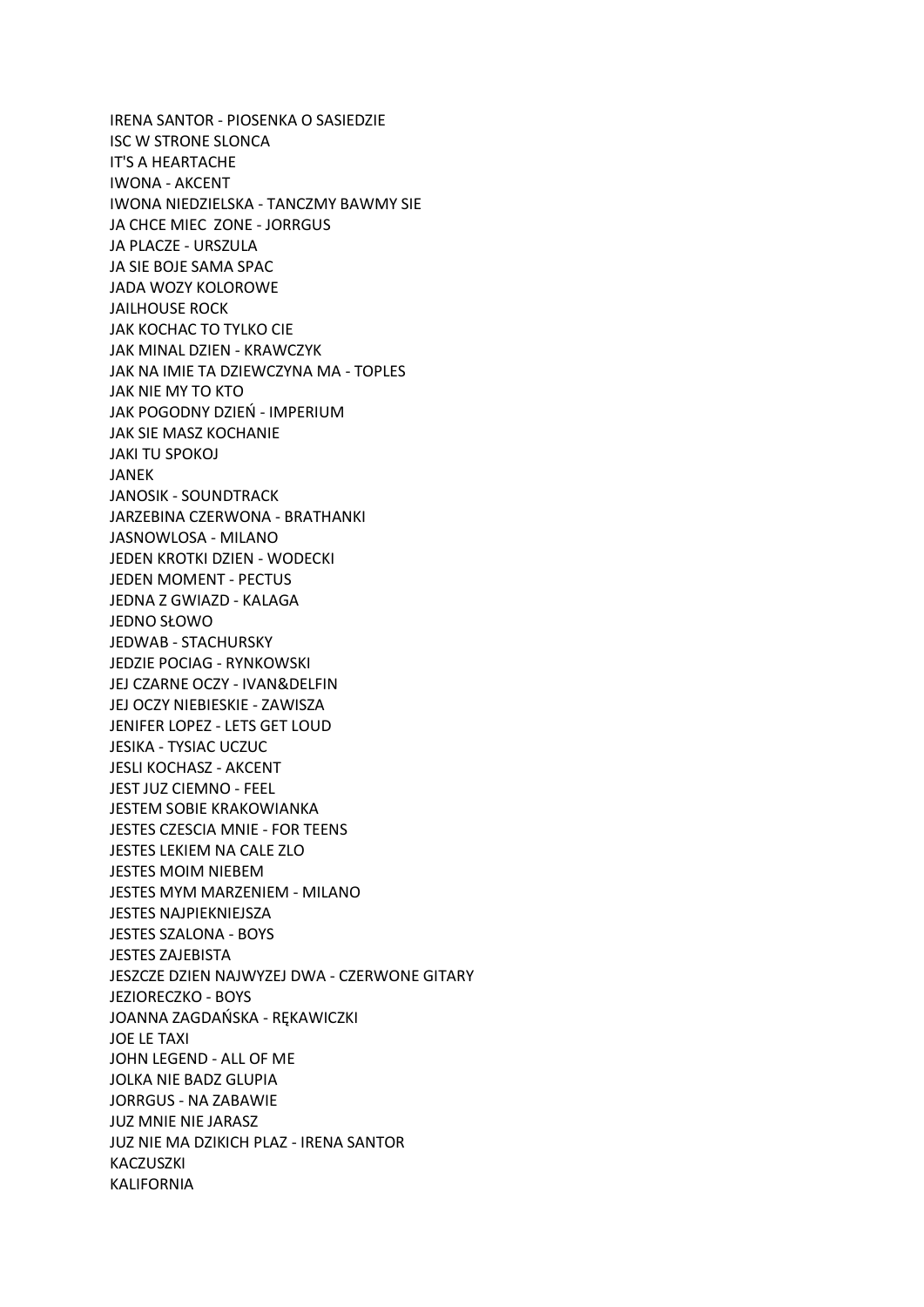KANIKULY KANKAN KAOMA - LAMBADA KARIN STANEK - AUTOSTOP KARMA CHAMELEON - CULTURE CLUB KASA I SEX KASIA SOBCZYK - O MNIE SIE NIE MARTW KASIA WYSOKIE PLOTY KATRINA AND THE WAVES - WALKING ON SUNSHINE KAWALEK DO TANCA - POPARZENI KAWA TRZY KAWALEK PODLOGI KAWIARENKI KAYAH - TESTOSTERON KAZDY SWOJE 10 MIN MA - KRAJEWSKI KIEDY BILET DO WOJSKA DOSTALEM - BACIARY KIEDY BYLEM MALYM CHLOPCEM - NALEPA. KOCHAC - SZCZEPANIK KOCHAC CIE ZA POZNO - KOMBII KOCHAC I PRAGNAC - MAGMA KOCHAM CIE - CHLOPCY Z PLACU BRONI KOCHAM CIE - UNIATOWSKI KOCHAM CIE KOCHANIE MOJE KOCHANA UWIERZ MI - BOYS KOCHANA WIERZE W MILOSC - ZENEK KOCHAS - TOPLES KOLOR - OCZY ZIELONE KOLOR - PIEWSZA MILOSC KOLOR - WAKACYJNY DZIEŃ KOLOR CHMUR KOLOROWE JARMARKI KOLORY TANCZA W TWOICH OCZACH - KOMBII KOLYSANKA - SUMPTUASTIC KOŁYSANKA DLA NIEZNAJOMEJ - PERFECT KONIEC - ELEKTRYCZNE GITARY KONIK NA BIEGUNACH KONSTELACJE - PIN KROLOWA NOCY KRYSTYNA GIŻOWSKA - PRZEŻYŁAM Z TOBĄ TYLE LAT KRYZYSOWA NARZECZONA KTOS MIEDZY NAMI KTOS MNIE POKOCHAL - SKALDOWIE KULIG - SKALDOWIE KWIATY WE WLOSACH - CZERWONE GITARY LA BAMBA LA ISLA BONITA LACZY NAS NOC LADNE OCZY MASZ - CZERWONE GITARY LADY IN RED - CHRIS DE BURGH LADY MODJO LADY PANK - ZAWSZE TAM GDZIE TY LAGA CZIGI - LASKOWSKI LAMBADA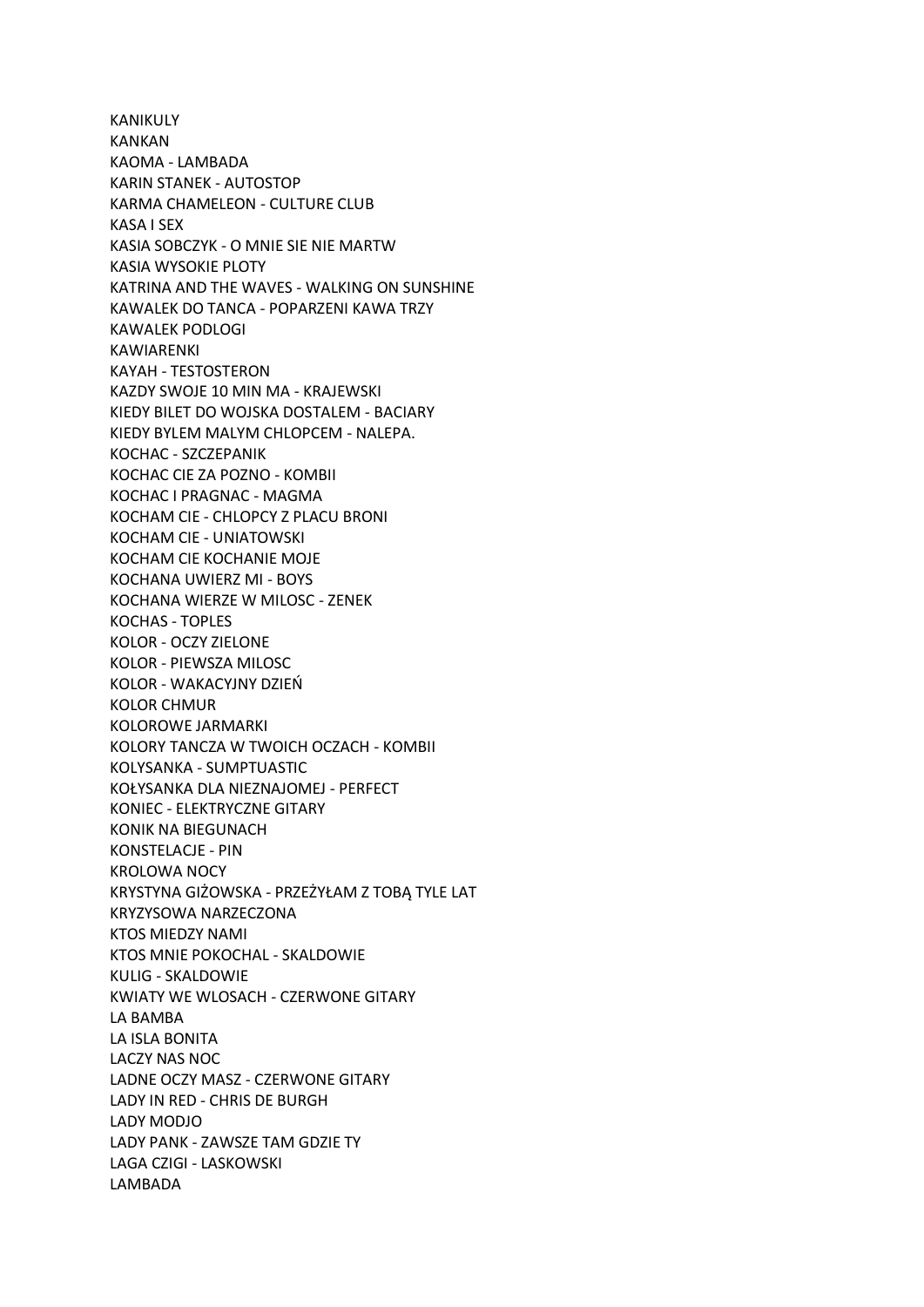LATO W KOLOBRZEGU - SCANER LEJDE - PLAYBOYS LEKCJA MILOSCI - MAXEL LETNI WIATR - AMADEO LETS GET LOUD LETS TWIST AGAIN LIPKA ZIELONA - BAYER FULL LIST DO M - DZEM LISTEN TO YOURE HEART LOCKED OUT OF HEAVEN LONG & JUNIOR - BĄDŹ MOJĄ KRÓLOWĄ LOONA - BAILANDO KARAOKE LOONA - MAMBOLEO Love Generation LOVE SYSTEM - AGATA LOVE SYSTEM - HEJ WESELE LOVE SYSTEM - MOJ CYGAN LUBIE WRACAC TAM GDZIE BYLEM JUZ LUBISZ TO LUBISZ - POWER PLAY LUCKY LUDZKIE GADANIE LYKKIE LI - I FOLLOW RIVERS ŁOBUZY - ONA CZUJE WE MNIE PINIONDZ M. NIEWINSKA - LACZY NAS NOC M. NIEWIŃSKA - BUŹKA M. RODOWICZ - ALE TO JUZ BYLO M. RODOWICZ - BANDA NAMERA M. RODOWICZ - DZIŚ PRAWDZIWYCH CYGANÓW JUŻ NIE MA M. RODOWICZ - ECH MALA M. RODOWICZ - JADA WOZY KOLOROWE M. TELO - AI SE TU PEGO M. TELO - BARA BERE MAANAM - CYKADY NA CYKLADACH MACHO - KASA MAGDALENO - VOX MAGICZNE SLOWA - ZYIO MAJTECZKI W KROPECZKI - BAYER FULL MALA BLONDYNECZKA - BAYER FULL MALA BLONDYNECZKA - T&T MALE SZCZESCIA - JANSON MALE TESKNOTY MALGOSKA - RODOWICZ MAMA MIA INGRID MAMMA MIA - ABBA MAMMA MIA HES ITALIANO - ELENA MAMO JA NIE CHCE ZA MAZ MAN DOWN MANDARYNA - BO Z DZIEWCZYNAMI MAREK TRANDA - MOJA DUMKA MATERIAL GIRL - MADONNA MATURA MAYBE - BRAINSTORM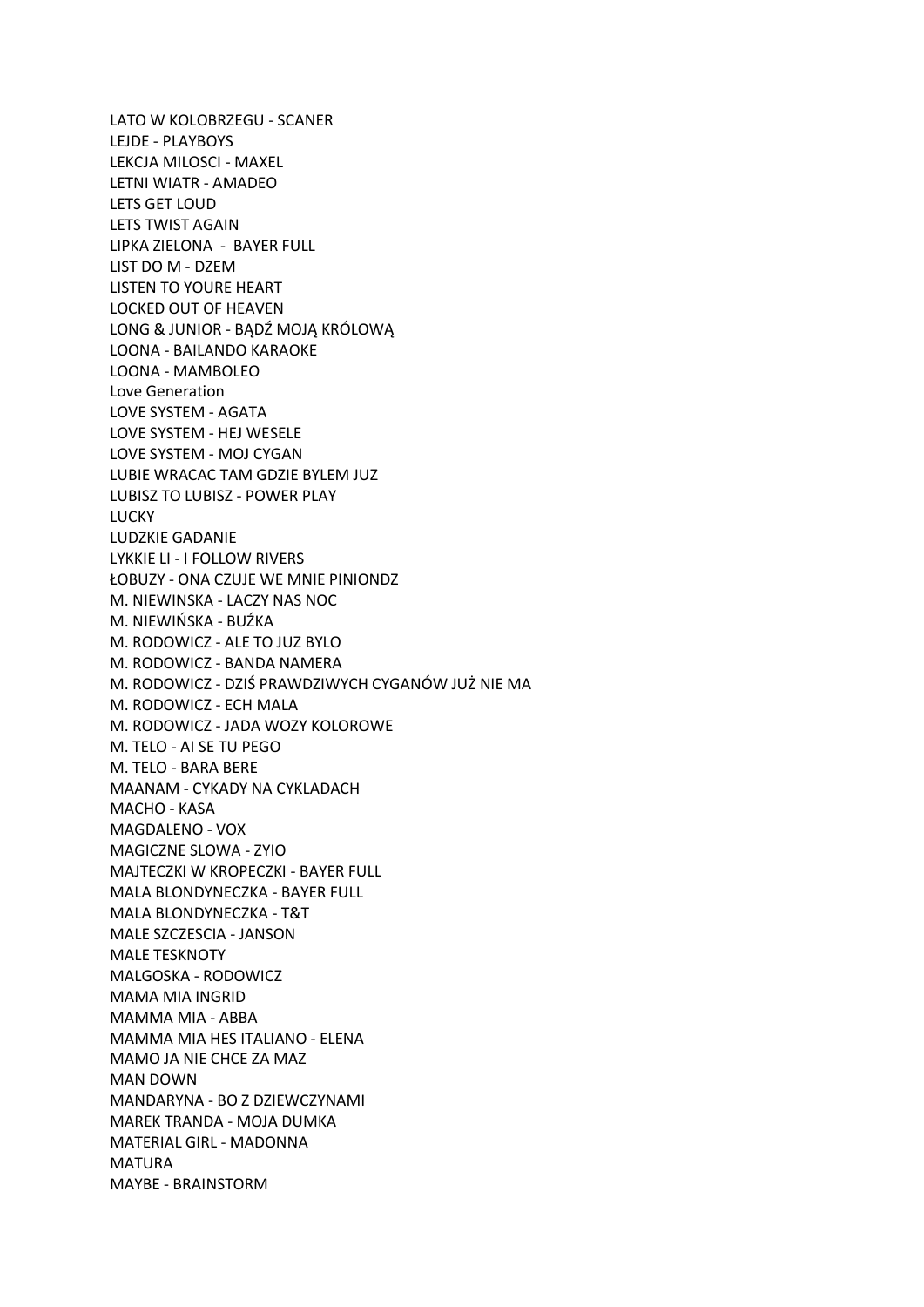MEJK - DLA CIEBIE MEJK - DOTKNIJ MNIE MEJK - DZISIAJ CIE UKRADNE MEJK - TANCZE Z NIM DO RANA MELUZYNA **MERCEDESY MERCY** MERENGE - KOMBII MESKA RZECZYWISTOSC MEXICANA Mezu-drogi-moj MIAL TAKIE PIEKNE OCZY MIALAS 18 - DOMINO MIALAS 18 LAT - BOYS MICHAEL BUBLE - SWAY MIG - MIOD MALINA MILANO - DLA NAS MILIONY MONET MILOSC JAK WINO MILOSCI CHWILE MIOD MALINA MLECZKO MNIEJ NIZ ZERO MODERN TALKING - CHERI CHERI LADY MODERN TALKING - YOU'RE MY HEART YOUR MY SOUL MODLE SIE O MILOSC - CZERWASI MOGLAS - RYBINSKI MOJ CYGAN MOJ JEST TEN KAWALEK PODLOGI MOJ PRZYJACIELU - KRAWCZYK MOJA CYGANKO MOJA DUMKA - MAREK TRANDA MOJA GITARA - LIDER MOJA MILOSC NAJWIEKSZA MOJA MUZYKA - BAYER FULL MOJE JEDYNE MARZENIE MOLO - SEXBOMBA MOLOKO - SING IT BACK MONIKA DZIEWCZYNA RATOWNIKA - RUDY SHUBERT MORE THAN FRIENDS MORENA MOVE IN THE RIGHT DIRECTION Moves Like Jagger MR. PRESIDENT - COCO JUMBO MY SŁOWIANIE MYSLE O TOBIE - KOMBI NA FALOCHRONIE - EMIGRANCI NA JEZYKACH NA OPOLSKIM RYNKU NA SEN - URSZULA NA ZABAWIE TEJ NAH NEH NAH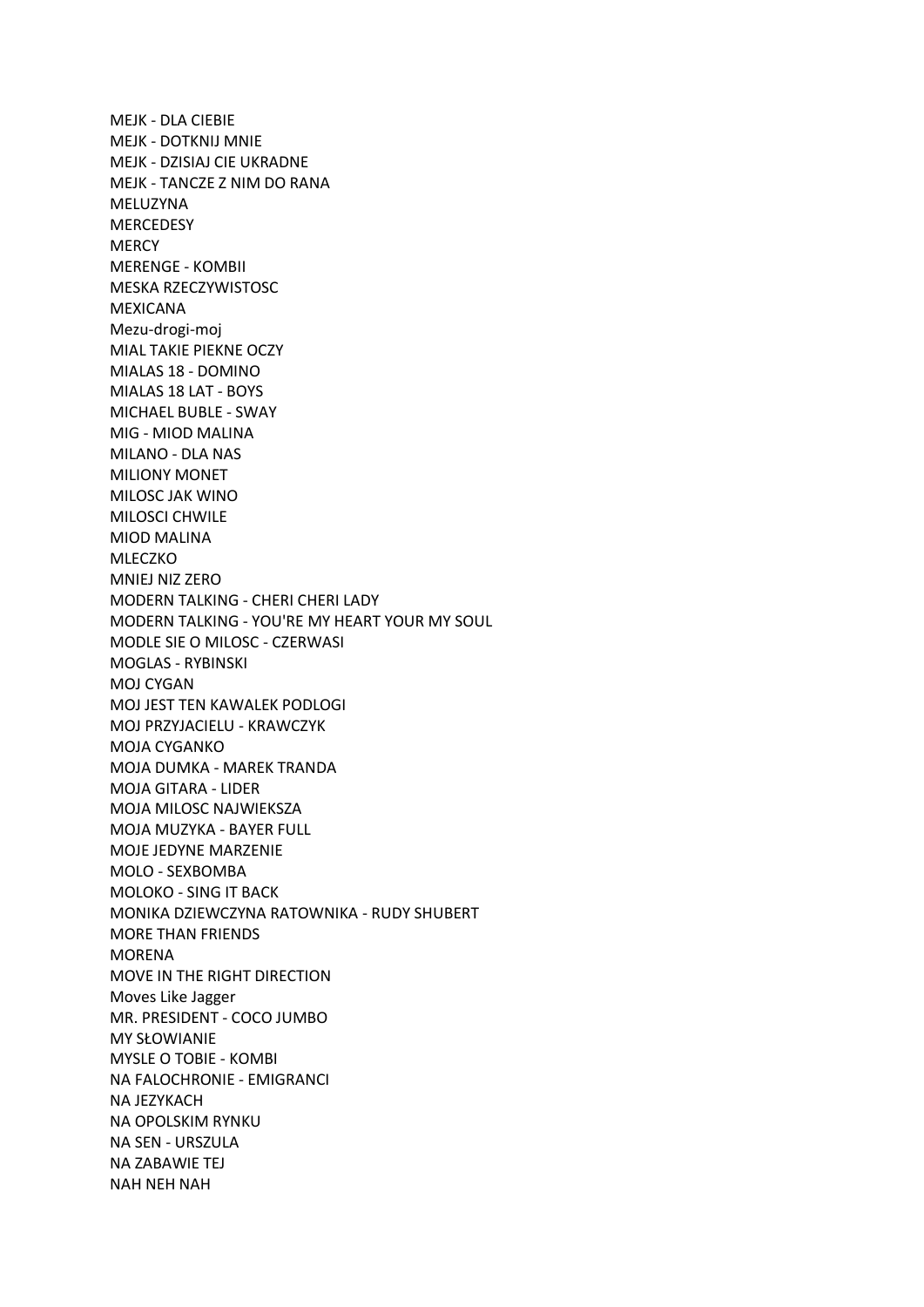NAJ PIEKNE NAJLEPSZE POZOSTANIE - DE MONO NAJMNIEJSZE PANSTWO SWIATA NAJPIEKNIEJSZA - KRAJEWSKI NATALIA OREIRO - CAMBIO DOLOR NATRUDNIEJSZY PIERWSZY KROK - ANNA JANTAR NAUCZ MNIE - SARSA NEH NAH NAH - VAYA CON DIOS NIE CHCE CIEBIE STRACIC - FOCUS NIE CHCĘ SPAĆ - ENEJ NIE CHORUJ - CZARNO CZARNI NIE DAJ ZYCIU SIE NIE DOKAZUJ - GRECHUTA NIE LICZE GODZIN I LAT - RYBINSKI ANDRZEJ NIE MA MOCNYCH NA MARIOLE NIE PLACZ EWKA - PERFECT NIE SPOCZNIEMY - CZERWONE GITARY NIE UNIKAJ NIE WARTO KOCHAC - DYSTANS NIE ZABIERAJ MI STRUN - MAXEL NIE ZALUJMY TEJ MILOSCI NIE ZAPOMNIJ MILA - KORONA NIE ZASYPIAJ NIE ZOSTALO NAM JUZ NIC - KRAWCZYK NIEBIESKA PIOSENKA - GRZEGORZ TOMCZAK NIEBO Z MOICH STRON NIECH ZYJE BAL NIECH ZYJE ZYCIE NIEDZIELA BEDZIE DLA NAS NIEODKRYTY LAD NIEODPORNY MAM ROZUM NIEODWOLALNIE KOCHAM CIE - SUMPTUASTIC NIEWIARA NIKT TAK NIE CALUJE NO POWIEDZ KTO - LESNIK KRZYSIO NOC Z RENATA NOCE I DNIE - MUZYKA FILMOWA NOGI NOTHING ELSE MATTHERS NOTHING GONNA CHANGE MY LOVE FOR YOU NOW THAT YOUVE GONE O MILA MOJA - TOP ONE O MNIE SIE NIE MARTW - KASIA SOBCZYK O NIC NIE PYTAJ O TOBIE KOCHANA - MILANO O.N.A - ZNALAZŁAM OBJECTION OBLADI OBLADA - THE BEATLES OBOK NAS OCZAROWANIE - WODECKI OCZY ZIELONE - BOYS OD DZIS JUZ WIEM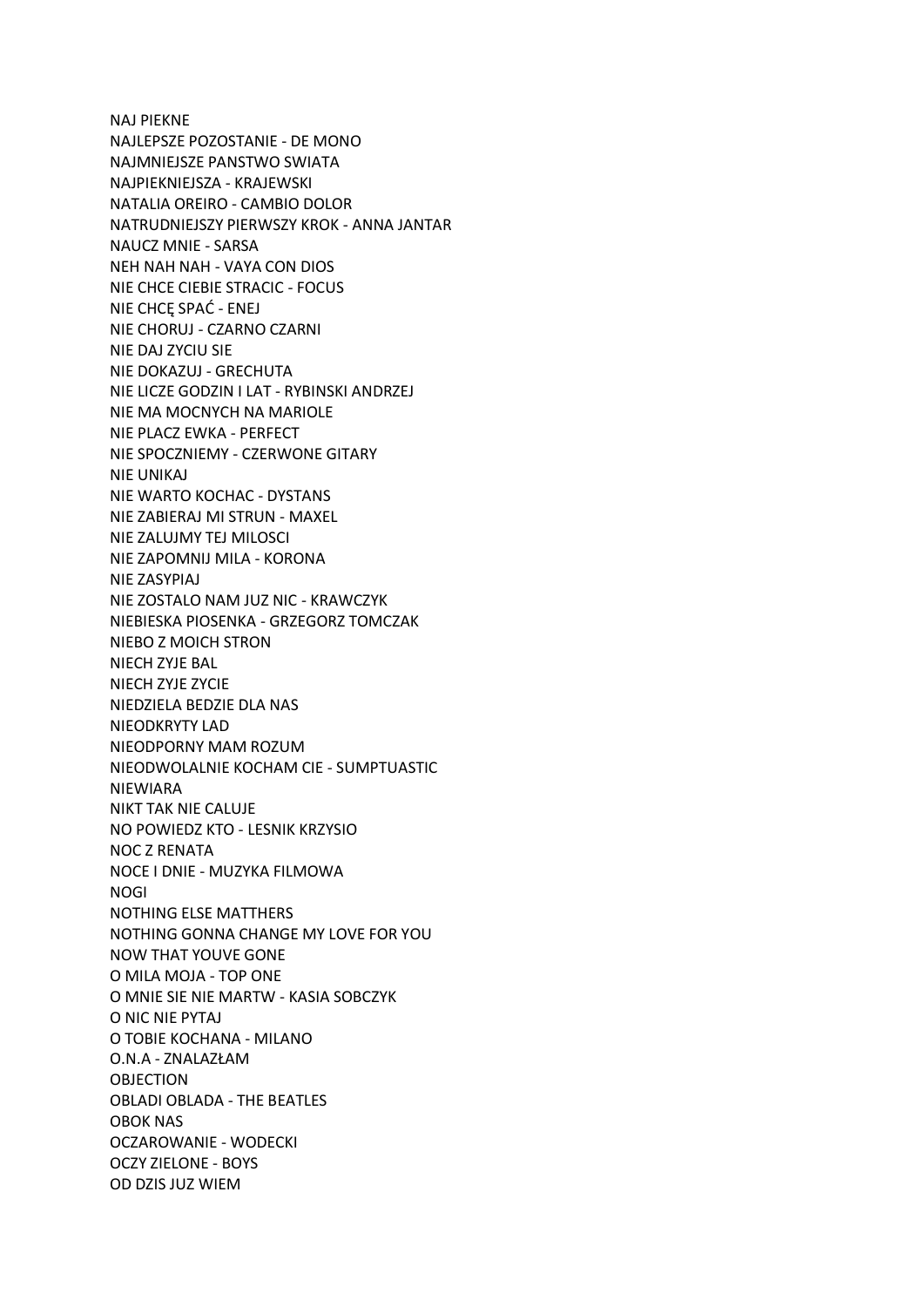OD NOCY DO NOCY ODDAM WSZYSTKO - DIANA OJ MAMO MAMO OJ TAM OJ TAM OKRUTNA ZLA I PODLA - PK3 ONA CZUJE WE MNIE PIENIADZ ONA I ON ONA JEST TAKA CUDOWNA ONA TANCZY DLA MNIE ONE WAY OR ANOTHER ONE WAY TICKET ONLY GIRL ONLY YOU - SAVAGE ORKIESTRY DETE - HALINA KUNICKA PAMIETAM CIEBIE Z TAMTYCH LAT PAPIEROWY KSIĘŻYC - FRĄCKOWIAK PIEKNA MLODA - TOMO PIEKNI I MLODZI - JEDNO SŁOWO PIEKNI I MLODZI - KOCHAM SIE W TOBIE PIEKNI I MLODZI - NIEWIARA PIEKNI I MLODZI - ONA JEST TAKA CUDOWNA PIEKNI I MLODZI - WYSMIENICIE PIEKNI I MLODZI - ZASTANAWIAM SIĘ PIERSI - CALUJ MNIE Pierwsza-milosci PIOSENKA SPOD WELONU - IRENA JAROCKA PIWO - ZDROWA WODA PIZZA BOYS - OH LE LE PLASTIKOWA BIEDRONKA PLEASE STAY PLONA GORY PLONA LASY - CZERWONE GITARY POCIAG DO GWIAZD - SKANER POCIESZANKA - RYBINSKI POD PAPUGAMI - NIEMEN POGODA DUCHA POINTER SISTER - I'M SO EXITED POJDE POD WIATR - PIN POJDE ZA TOBA POKI NA TO CZAS - DE MONO POLKA - POLKA DZIADEK POLKA DZIADEK - LADNA POWER OF LOVE POWER PLAY - LUBISZ TO LUBISZ POWIEDZ MI - ADAM CHROLA POWIEDZ POWIEDZ MI TAK - SKALAR POWIEDZ STARY GDZIES TY BYL POZWOLIL NAM LOS - ANNA JANTAR I BOGUSLAW MEC POZYCZONY - GRZESZCZAK PRAGNIENIE MILOSCI - AKCENT PRAWDZIWA MILOSC TO TY - AKCENT PRAWDZIWE POWIETRZE - LOKA PRAWY DO LEWEGO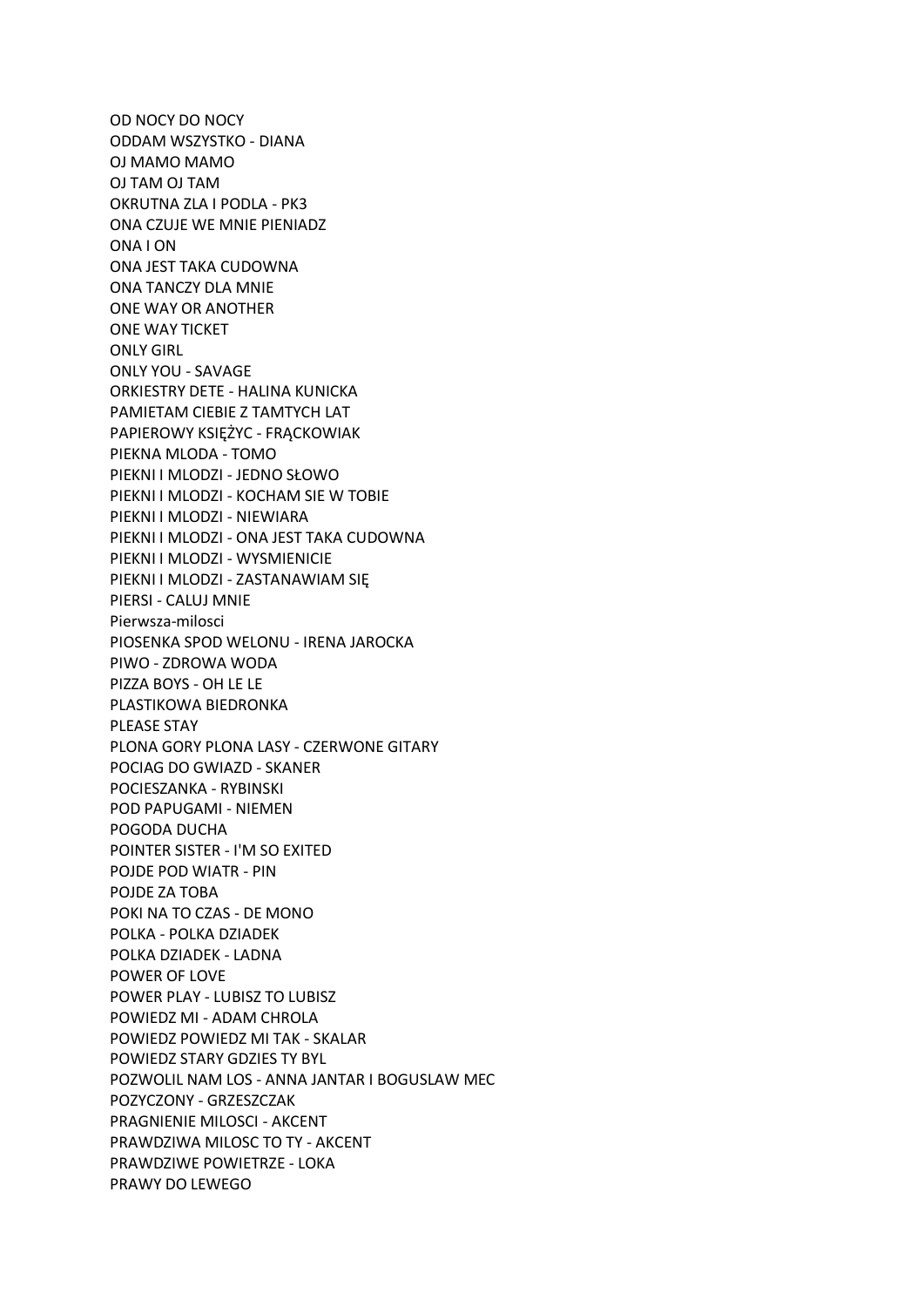PREETY YOUNG GIRL - BBB PROCZ CIEBIE NIC - KILJANSKI PROMIENIE - TARZAN PROWOKACJE NA WAKACJE - HARATACZE PRYWATKI - GASOWSKI PRZEKORNY LOS - ZENEK PRZEMYSL SWOJ WYBOR MALUTKA PRZEZ TWE OCZY ZIELONE PRZEZYJ TO SAM - LOMBARD PRZEZYLAM Z TOBA TYLE LAT PUSTE SLOWA - MILANO PYTASZ MNIE RADIO HELLO - ENEJ RADOSC NAJPIEKNIEJSZYCH LAT OK - ANNA JANTAR RAINING MAN RAZ PO RAZ - PERFECT RAZ TYLKO W ZYCIU RED QUEEN - PRZEZ CIEBIE MAM ZRANIONE SERCE REDNECK WOMAN REHAB REKAWICZKI REMEDIUM - KRAJEWSKI&RODOWICZ RICHI E POVERI - MAMMA MARIA RIHANNA - WE FOUND LOVE RIVERS OF BABILON ROCK AROUND CLOCK KARAOKE ROCK THE FLOOR ROKICZANKA - W MOIM OGRÓDECKU ROZESMIANA ROZTANCZONA - TOMO RUDA TANCZY JAK SZALONA RUDY RYDZ RUDY SIE ZENI - BIG CYC RYSA NA SZKLE - URSZULA RYSUNEK NA SZKLE - KRAWCZYK **RZEKA** SAMBA DE JANEIRO SAMBA PRZED ROZSTANIEM SANDU CIORBA - DALIBOMBA SARA PERCHE TI AMO SASIADKA - TOPLES SAVING ALL MY LOVE FOR YOU SAY YOU LOVE ME SEALED WITCH A KISS - DONOVAN SEKSUALNA NIEBEZPIECZNA SEMPRE SEMPRE - ALBANO SEN NA POGODNE DNI SEN O VICTORII-DZEM SENNE OCZY - MEGA DANCE SENNY SZEPT SEPTEMBER SERCA DWA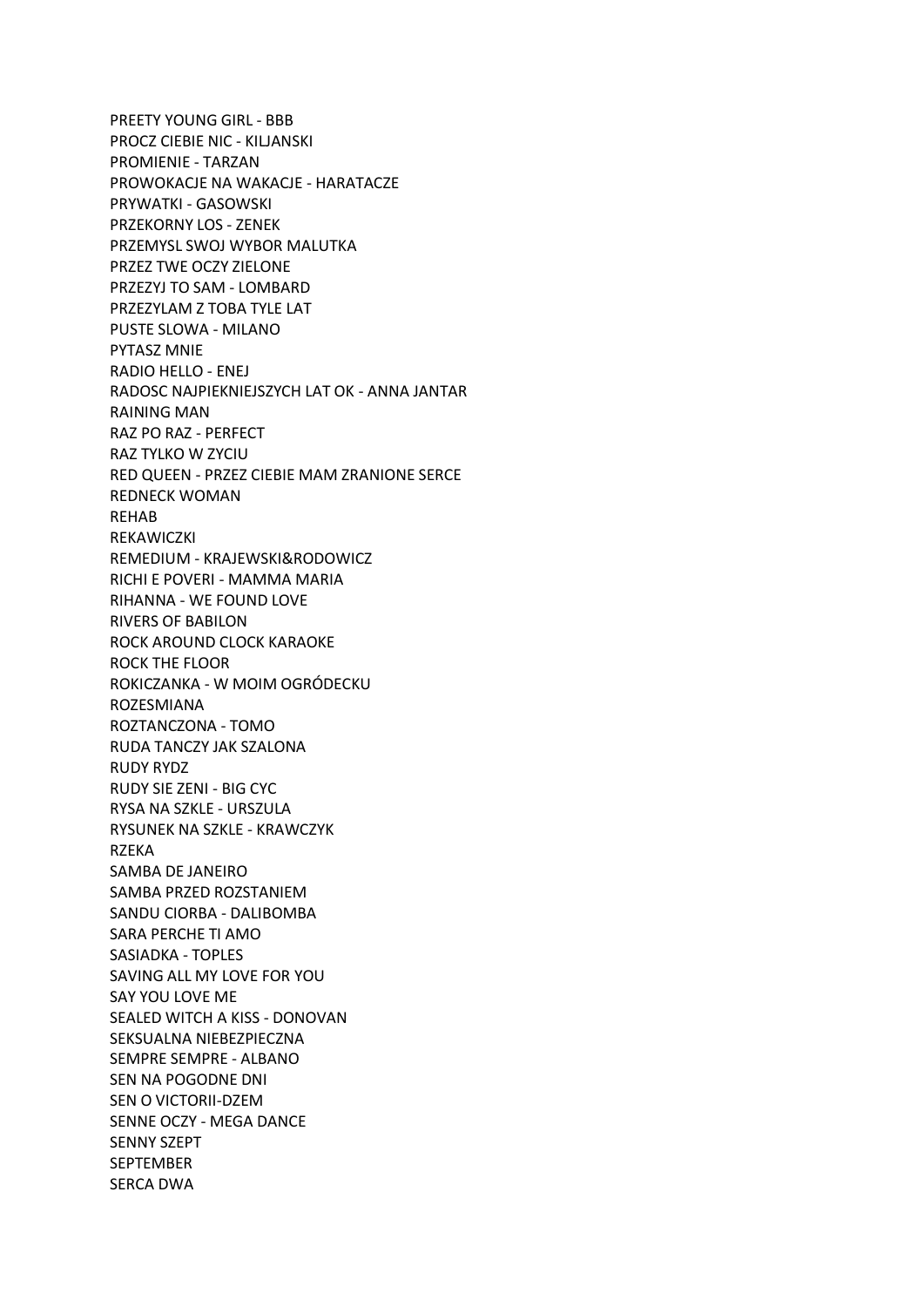SERDUSZKO PUKA W RYTMIE CHA CHA SERENO E - DRUPI SET ME FREE - ORG SEXBOMB SHAKIRA - WAKA WAKA SHE'S LIKE THE WIND SIKLAVA - TAKIEGO JANICKA SIMPLY THE BEST SING IT BACK SING SING - RODOWICZ SIWY KONIU - AKCENT SKRZYDLATE RECE ENEJ SKRZYPECZKI SLODKIEGO MILEGO ZYCIA SLOWO JEDYNE TY - CZERWONE GITARY SLUBNE PREZENTY - I. JAROCKA SŁODKIE WINO - CASANOVA SMAK I ZAPACH POMARANCZY - WOZNIAK SMEREKA - PRYMAKI SMOOTH OPERATOR - SADE SNIADANIE DO LOZKA - PIASEK SOKOLY - PLAY & MIX SOLTANTO TU - AL BANO ROMINA POWER SOMETHING ABOUT THE WAY YOU LOOK TONIGHT - ELTON JOHN SPOWIEDZ STAIRWAY TO HEAVEN - LED ZEPPELIN STAND BY ME STO LAT NIECH ZYJE MILOSC - IVAN STRONG - CHER STUMBLING IN - SUZI QUATRO SUGAR SUKNIE KOLOROWE - LIDER SUMMERTIME SUNNY - BONEY M. SUNSHINE REGGAE - Laid Black SURVIVOR - EYE OF THE TIGER SWAY - MICHAEL BUBLE SWEET DREAMS SWIAT NIE WIERZY LZOM - LASKOWSKI SYLWIA GRZESZCZAK - KSIĘŻNICZKA SYMETRYCZNO LIRYCZNA - ENEJ SZCZESLIWEJ DROGI JUZ CZAS - RYNKOWSKI SZKLANA POGODA SZLA DZIEWECZKA - NOWA WERSJA SZMARAGDY I DIAMENTY SZPARKA SEKRETARKA SZUKAJ MNIE SZUKAM DZIEWCZYNY CO KOCHA ZA NIC TA DZIEWCZYNA I JA TO NIE PRAWDA - MIRAGE TACY BYLISMY JESZCZE WCZORAJ TACY SAMI - LADY PANK TAK BLISKO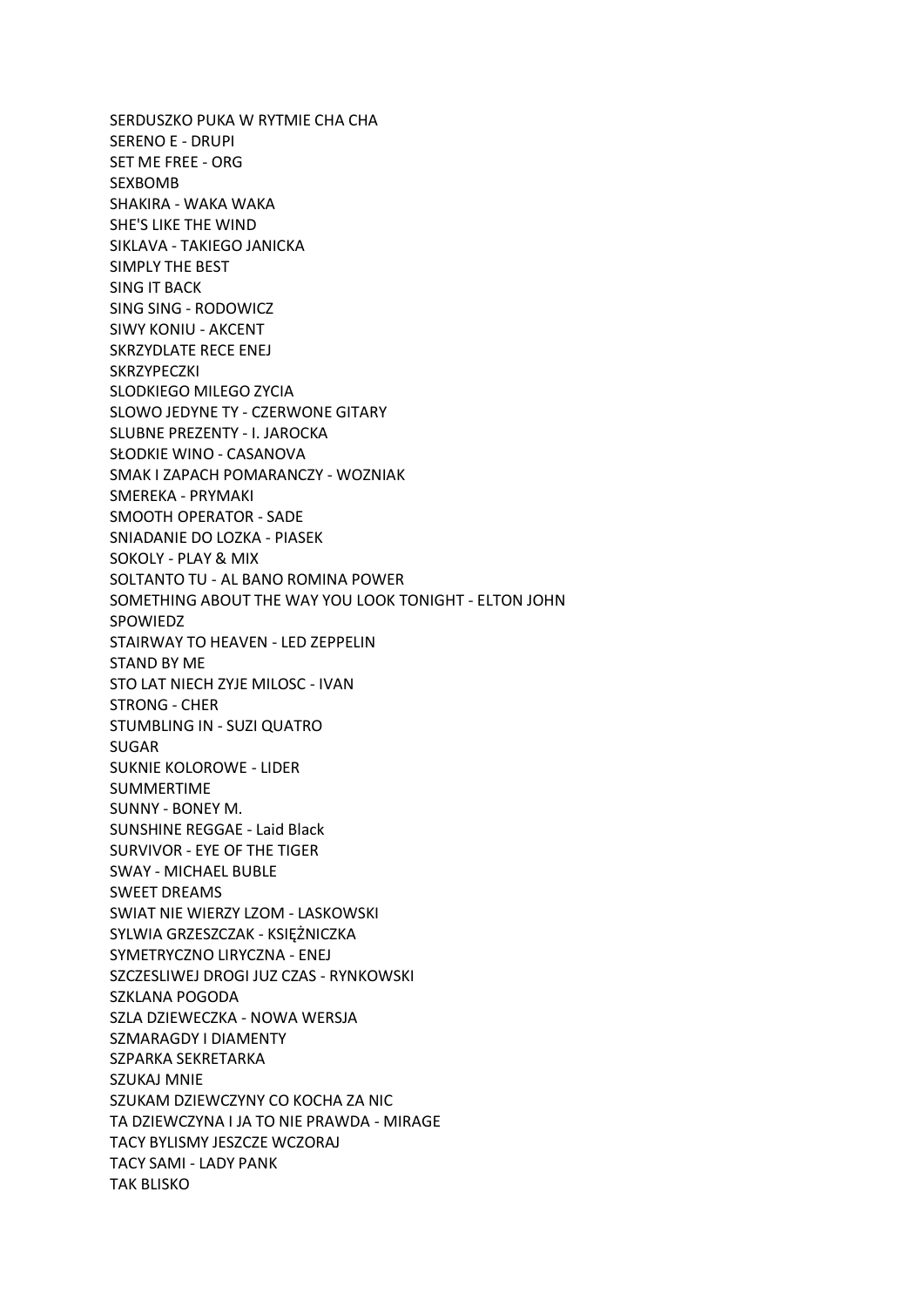TAK BYS CHCIALA - MIG TAK SMAKUJE ZYCIE - ENEJ TAKA SYTUACJA TAKE ME BREATH AWAY TAKIE TANGO - BUDKA SUFLERA TANCZ GLUPIA TANCZ TANCZE Z NIM DO RANA TANCZMY, BAWMY SIE - IWONA NIEDZIELSKA TANCZYLA JEDNO LATO - CZERWONE GITARY TARZAN - TARZAN BOY TEARDROPS - STEVENS TEARS IN HEAVEN - ERIC CLAPTON TEKSANSKI TERAZ JUZ WIEM - AKCENT THE BEATLES - LET IT BE THE BOY DOES NOTHING THE LOCOMOTION THE POWER OF LOVE THE RHYTHM OF THE NIGHT TIME OF MY LIFE TIN PAN ALLEY - FRACKOWIAK TINA TUNER - SIMPLY THE BEST TITANIUM TO CO CHCIAL BYM CI DAC - PECTUS TO CO NAM BYLO - RED LIPS TO DZIEKI WAM TO TYLKO TANGO - MAANAM TOCA TOCA TOP GIRLS - MLECZKO TOP GIRLS - ZAKOCHANA TORT - BAYER FULL **TREASURE** TREAT IT ME TROJKATY I KWADRATY TRZECIA MILOSC - CZERWONE GITARY TWIST - MANAAM TY I JA - JUSTYNA I PIOTR TYCH LAT NIE ODDA NIKT TYLE SLONCA TYLKO CIEBIE TYLKO MOJA DZIEWCZYNA TYLKO ONA JEDYNA - AFTER PARTY TYLKO TY TYLKO W TWOICH DLONIACH - ELENI TYLKO Z TOBA - SKALAR UCIEKAJ MOJE SERCE - KRAJEWSKI ULA W GOLFIE - ALKOLUX UNCHAIN MY HEART - COCKER JOE URATUJ MI ZYCIE - ROZZI ROZMUS URSZULA - KONIK NA BIEGUNACH URSZULA SIPIŃSKA - CUDOWNYCH RODZICOW MAM USTA - WEEKEND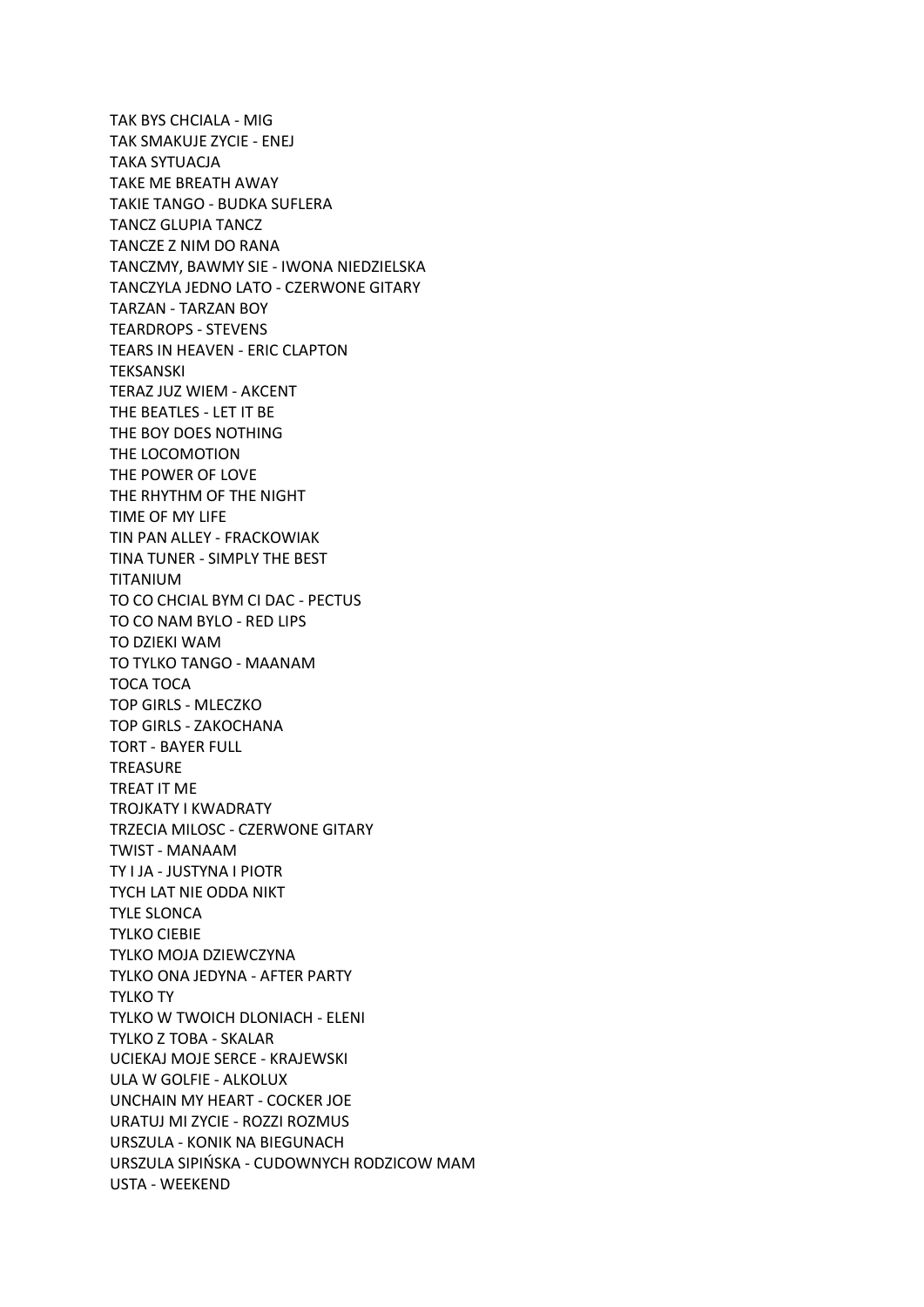VALERIE VAMOS A LA PLAYA VAYA CON DIOS - NEH NAH NAH VENGABOYS - BOOM BOOM VENUS - BANANARAMA VOLARE - GIPSY KING VOYAGE VOYAGE W AUCIF W BIEGU W DOMACH Z BETONU W DRODZE DO FONTEINBLAU W JAKIM OBCYM DOMU W PERLY ZAMIENIC DESZCZ - UNIVERSE W SERCU MI GRAJ W SINA DAL - BIESIADA W STRONE SLONCA - LISOWSKA W SZCZESCIU W TAKA CISZE - UNIVERSE W TYM MALYM KWIATKU CZERWONYM - WALCZYK WAKA WAKA WAKACYJNA DZIEWCZYNA WAKACYJNY DZIEN - KOLOR WAKE ME UP BEFORE YOU GO GO WALK OF LIFE WALKING OF SUNSHINE WASTED **WATERLOO** WE FOUND LOVE WEHIKUL CZASU - DZEM WESELE HEJ WESELE WHAT IS LOVE WHEN WE WERE YOUNG - ADELE WHISKEY - DZEM WHITNEY HOUSTON - GREATEST LOVE OF ALL WHITNEY HOUSTON - I WANNA DANCE WITH SOMEBODY WHITNEY HOUSTON - I WILL ALWAYS LOVE YOU WICKED GAMES - CHRIS ISAAK WIELKA MILOSC - KRAJEWSKI WILA WIANKI – BRATHANKI WINDA DO NIEBA WINO - MANIL WIOSNA WIOSNA - SKALAR WIRUJA SWIATLA - IMPERIUM WISIT JABLKO - PRYMAKI WODERFUL LIFE WOLNOSC - BOYS WONDERFUL TONIGHT - CLAPTON WROC DO MNIE WROZKA CZARODZIEJKA WSCHOD SLONCA W STADNINIE KONI WSPOMNIENIE - CZESłAW NIEMEN WSZYSCY POLACY TO JEDNA RODZINA